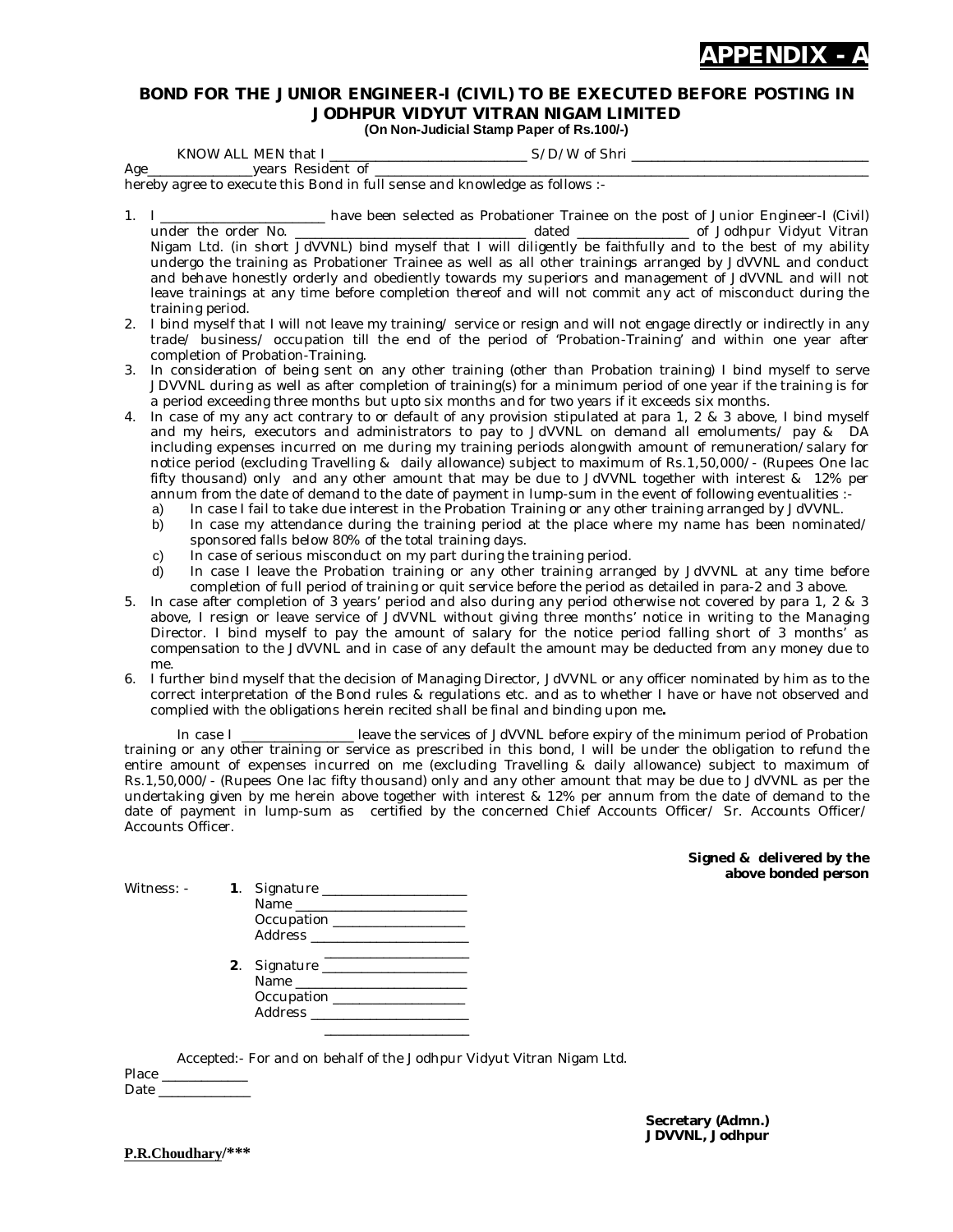

## **SURETY TO BE GIVEN ON NON-JUDICIAL STAMP PAPER OF RS.100/- BY AN EMPLOYEE OF CENTRAL/STATE GOVERNMENT OR PUBLIC UNDERTAKINGS GETTING GRADE PAY Rs. 3600/- OR ABOVE**

|    | appointed as Probationer Trainee on the post of Junior Engineer-I (Civil) vide order No. _____________________                                                                                                                                                                                                                                                                                                                                                                                                                                                                                                                                                                                                                                                                                                |
|----|---------------------------------------------------------------------------------------------------------------------------------------------------------------------------------------------------------------------------------------------------------------------------------------------------------------------------------------------------------------------------------------------------------------------------------------------------------------------------------------------------------------------------------------------------------------------------------------------------------------------------------------------------------------------------------------------------------------------------------------------------------------------------------------------------------------|
|    | dated ______________________ of Jodhpur Vidyut Vitran Nigam Ltd. (in short JdVVNL) and posted in the office of the                                                                                                                                                                                                                                                                                                                                                                                                                                                                                                                                                                                                                                                                                            |
|    | -: and agree to execute this bond in full sense and knowledge as follows :-                                                                                                                                                                                                                                                                                                                                                                                                                                                                                                                                                                                                                                                                                                                                   |
| 1. | That Shri/Ms. ________________ will diligently be faithful and to the best of his/ her ability undergo the training<br>as Probationer Trainee as well as all other trainings arranged by JdVVNL and conduct and behave himself/<br>herself honestly, orderly and obediently towards his/ her superiors and management of JdVVNL and will not<br>leave trainings at any time before completion thereof and will not commit any act of misconduct during the<br>training period.                                                                                                                                                                                                                                                                                                                                |
| 2. | That Shri/Ms. __________________ will not leave training/ service/ resign and will not engage directly or<br>indirectly in any trade/ business/ occupation till the end of the period of 'Probation-Training' and within one<br>year after completion of Probation-Training.                                                                                                                                                                                                                                                                                                                                                                                                                                                                                                                                  |
| 3. | In consideration of Shri/Ms. ___________ being sent on training, I undertake that Shri/Ms.<br>will serve the JdVVNL after completion of training(s) for a minimum period of one year if the                                                                                                                                                                                                                                                                                                                                                                                                                                                                                                                                                                                                                   |
| 4. | training is for a period exceeding three months but upto six months and for two years if it exceeds six months.<br>That if Shri/Ms.___________ will indulge in any act contrary to any surety given by me at para 1 2 and 3<br>above, I bind myself and my heirs, executors and administrators to pay to JDVVNL on demand all<br>emoluments/ pay & DA including expenses incurred on him/her during such training periods alongwith<br>amount of remuneration/salary for notice period (excluding Travelling & daily allowance) subject to maximum<br>of Rs.1,50,000/- (Rupees One lac fifty thousand) only and any other amount that may be due to JdVVNL<br>together with interest @ 12% per annum from the date of demand to the date of payment in lump-sum in the<br>event of following eventualities :- |
|    | a) In case he/she fails to take due interest in the Probation Training or any other training arranged by<br>JdVVNL.                                                                                                                                                                                                                                                                                                                                                                                                                                                                                                                                                                                                                                                                                           |
|    | In case his/ her attendance during the training period at the place where his/ her name has been<br>b)<br>sponsored falls below 80% of the total training days.<br>In case of serious misconduct on his/ her part during the training period.<br>C)<br>In case he/ she leaves the Probation training or any other training arranged by JdVVNL at any time before<br>d)<br>completion of full period of training or quit service before the period as detailed in para-2 and 3 above.                                                                                                                                                                                                                                                                                                                          |
| 5. | I further bind myself that the decision of Managing Director, JdVVNL or any officer nominated by him as to the<br>correct interpretation of the Surety Bond rules & regulations etc. and as to whether Shri/ Ms.<br>has or has not observed and complied with the obligations herein recited shall be                                                                                                                                                                                                                                                                                                                                                                                                                                                                                                         |
|    | final and binding upon me.                                                                                                                                                                                                                                                                                                                                                                                                                                                                                                                                                                                                                                                                                                                                                                                    |
|    | In case Shri/Ms._________________________________ leaves the services of JdVVNL before expiry of the minimum                                                                                                                                                                                                                                                                                                                                                                                                                                                                                                                                                                                                                                                                                                  |
|    | period of Probation training or any other training or service as prescribed in this Surety and Bond, I will be under                                                                                                                                                                                                                                                                                                                                                                                                                                                                                                                                                                                                                                                                                          |
|    | obligation to refund the entire amount of expenses incurred on him/ her (excluding Travelling & daily allowance)                                                                                                                                                                                                                                                                                                                                                                                                                                                                                                                                                                                                                                                                                              |

obligation to refund the entire amount of expenses incurred on him/ her (excluding Travelling & daily allowance) subject to maximum of Rs.150000/- (Rupees One lac fifty thousand) only and any other amount that may be due to JdVVNL as per the surety given by me herein above together with interest @ 12% per annum from the date of demand to the date of payment in lump-sum as certified by the concerned Chief Accounts Officer/ Sr. Accounts Officer/ Accounts Officer.

> **Signature of Surety with rubber stamp of Designation Office**

| Witness: - | Occupation _________________<br>Address ________________________                                    |
|------------|-----------------------------------------------------------------------------------------------------|
|            | 2. Signature ___________________<br>Occupation ________________<br>Address ________________________ |

Accepted: - For and on behalf of the Jodhpur Vidyut Vitran Nigam Ltd.

Place \_\_\_\_\_\_\_\_\_\_\_\_\_ Date \_\_\_\_\_\_\_\_\_\_\_\_\_\_